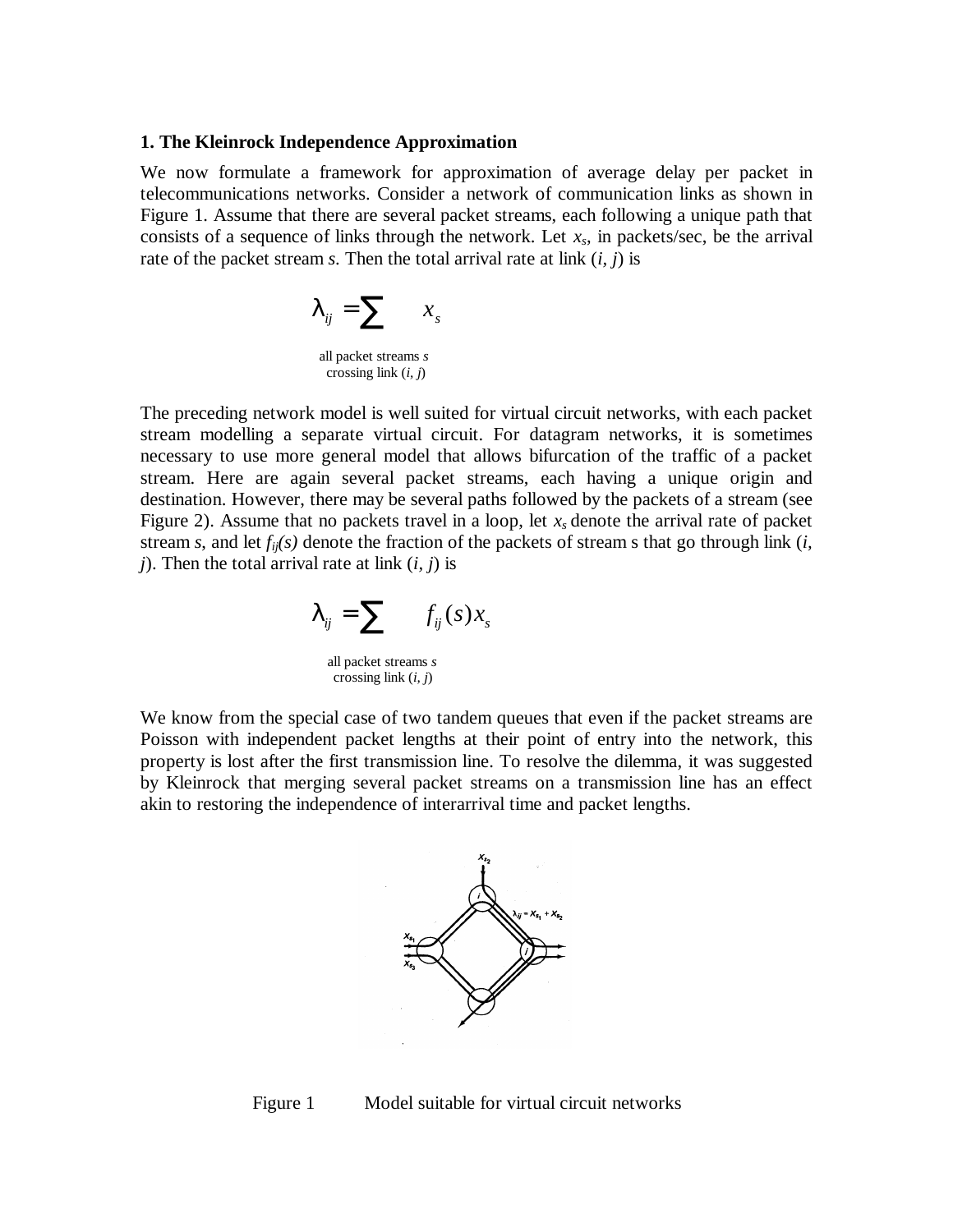It was concluded that it is often appropriate to adopt an *M/M/1* queueing model for each communication link regardless of the interaction of traffic on this link with traffic on other links. This is known as Kleinrock independence approximation and seems to be a reasonably good approximation for systems involving Poisson stream arrivals at the entry points, packet lengths that are nearly exponentially distributed, a densely connected network and moderate-to-heavy traffic load. Based on this M/M/1 model, the average number of packets in queue or service at (*i, j*) is

$$
N_{ij} = \frac{\boldsymbol{I}_{ij}}{\boldsymbol{m}_{ij} - \boldsymbol{I}_{ij}}\tag{1.1}
$$

where  $1/\mathbf{m}_i$  is the average packet transmission time on link  $(i, j)$ . The average number of packets summed over all queues is

$$
N = \sum_{(i,j)} \frac{\boldsymbol{I}_{ij}}{\boldsymbol{m}_{ij} - \boldsymbol{I}_{ij}}\tag{1.2}
$$

so by Little's Theorem, the average delay per packet (neglecting processing and propagation delays) is

$$
T = \frac{1}{\mathbf{g}} \sum_{(i,j)} \frac{\boldsymbol{l}_{ij}}{\boldsymbol{m}_{j} - \boldsymbol{l}_{ij}} \tag{1.3}
$$

where  $g = \sum_{s} x_{s}$  is the total arrival rate in the system. If the average processing and propagation delay *dij* at link (*i, j*) is not negligible, this formula should be adjusted to



Figure 2 Model suitable for datagram networks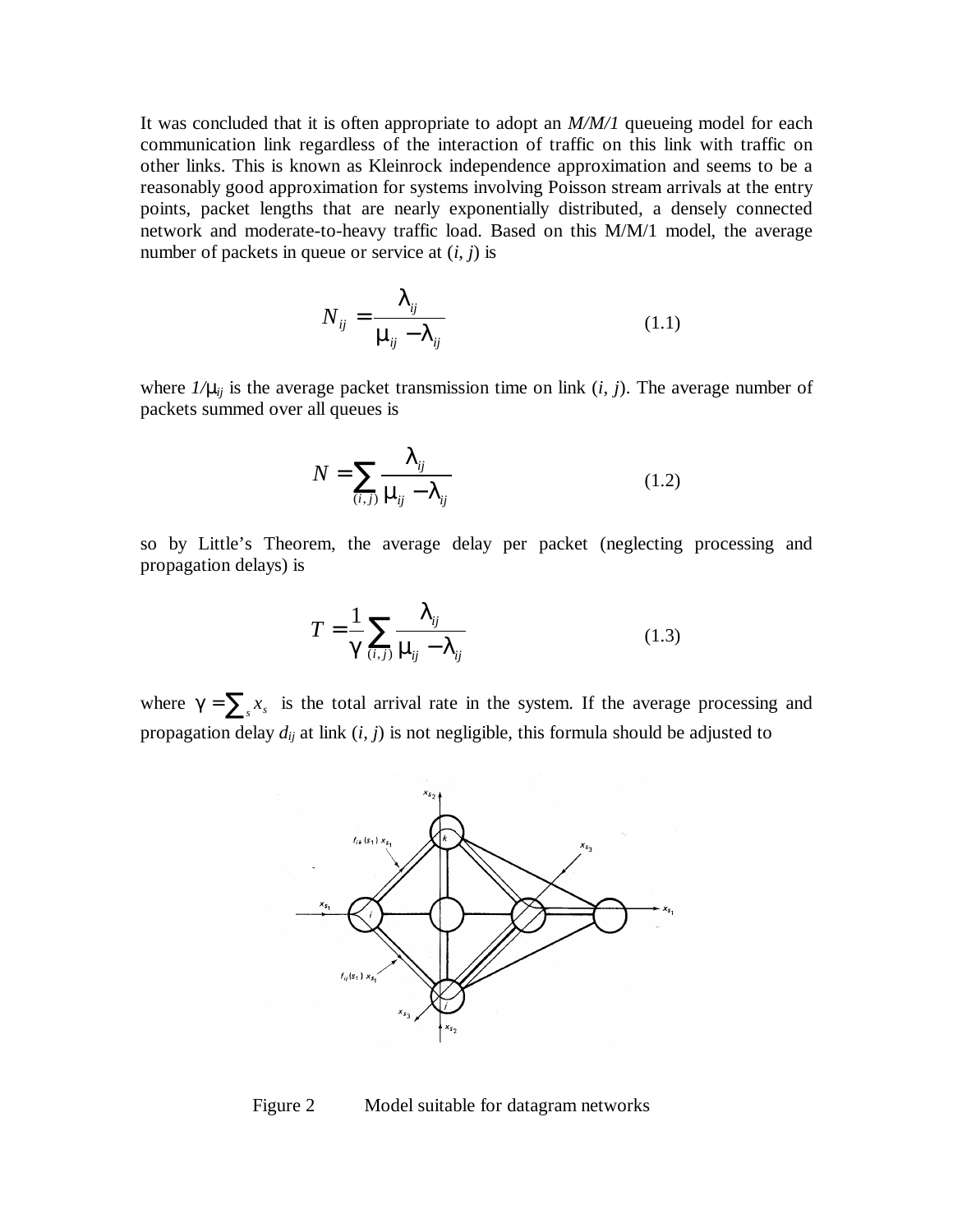$$
T = \frac{1}{\mathbf{g}} \sum_{(i,j)} \frac{\boldsymbol{l}_{ij}}{\boldsymbol{m}_{ij} - \boldsymbol{l}_{ij}} + \boldsymbol{l}_{ij} d_{ij}
$$
(1.4)

Finally, the average delay per packet of a traffic stream traversing a path *p* is given by

$$
T_p = \frac{1}{g} \sum_{all(i,j)} \frac{I_{ij}}{m_{ij}(m_{ij} - I_{ij})} + \frac{1}{m_{ij}} + d_{ij}
$$
 (1.5)

where the three terms in the sum above represent average waiting time in queue, average transmission time and processing and propagation delay, receptively.

In many networks, the assumption of exponentially distributed packet lengths is not appropriate. Given a deferent type of probability distribution of the packet lengths, one may keep the approximation of independence between queues but use the P-K formula for average number in the system in place of the *M/M/*1 formula (1.1). Equation (1.2) to (1.5) for average delay would then be modified in an obvious way.

For virtual circuit networks (Figure 1), the main approximation involved in the *M/M/1* formula (1.2) is due to the correlation of the packet lengths and the packet interarrival times at the various queues in the network. If somehow this correlation was not present (*e.g.*, if a packet upon departure from a transmission line was assigned a new length drawn from an exponential distribution), then the average number of packets in the system would be given indeed by the formula

$$
N = \sum_{(i,j)} \frac{I_{ij}}{m_{ij} - I_{ij}}
$$

In datagram networks that involve multiple path routing from some origin-destination pairs (Figure 2), the accuracy of the *M/M/1* approximation deteriorates for another reason.

## **2. Burke's Theorem**

Consider an M/M/1, M/M/m or M/M/ $\infty$  system with arrival rate  $\lambda$ . Suppose that the system starts in steady-state. Then the following hold true:

- 1) The departure process is Poisson with rate  $\lambda$ .
- 2) At each time *t*, the number of customers in the system is independent of the sequence of departure times prior to *t*.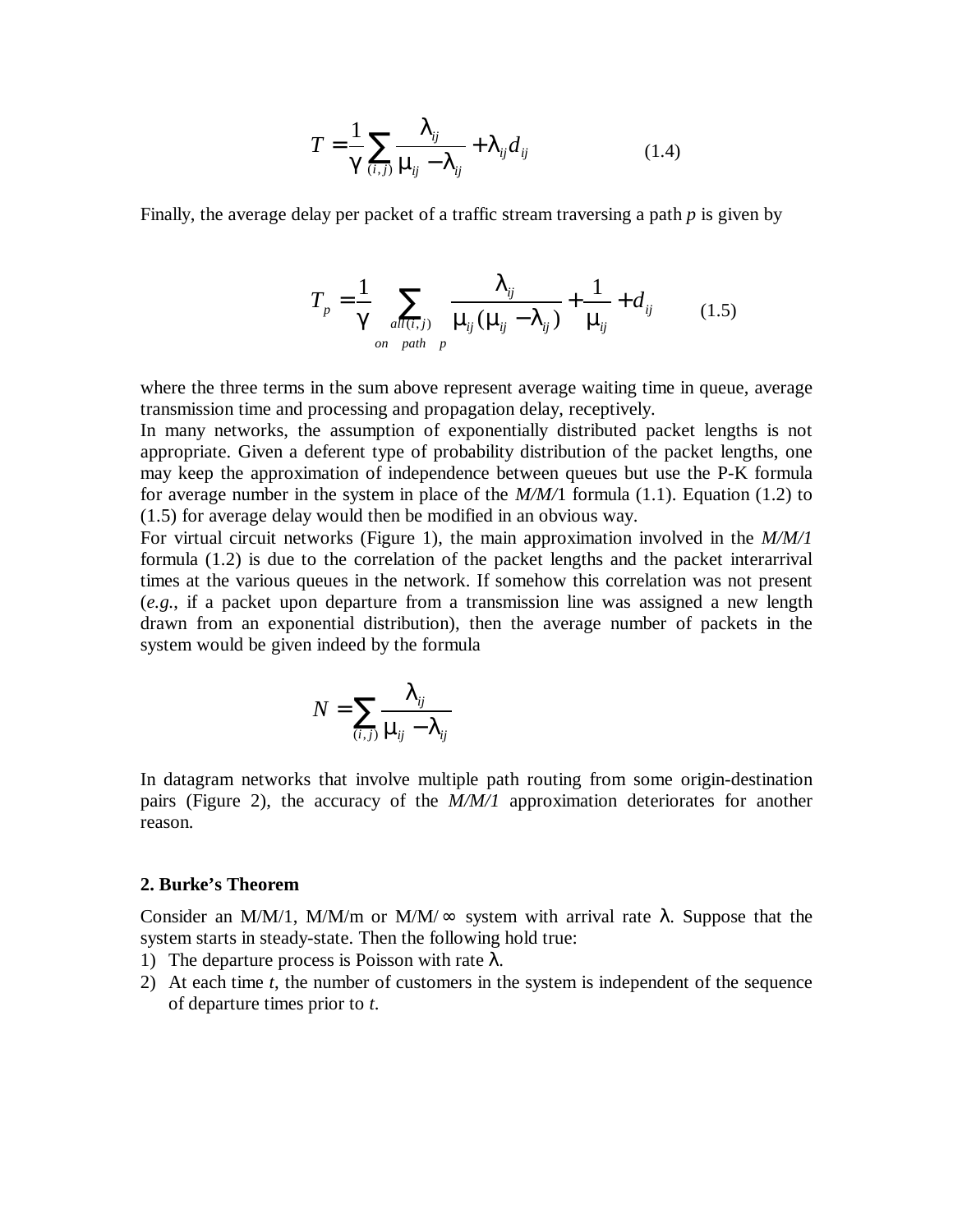## **3. Networks of Queues – Jackson's Theorem**

The main difficulty with analysis of networks of transmission lines is that the packet interval times after traversing the first queue are correlated with their lengths. It turns out that if somehow this correlation were eliminated (which is the premise of the Kleinrock independence approximation) and randomization is used to divide traffic among different routes, then the average number of packets in the system can be derived as if each queue in the network were *M/M/1*. This is an important result known as Jackson's Theorem.

Consider a network of *K* first-come first-serve, single-server queues in which customers arrive from outside the network at each queue *i* in accordance with independent Poisson processes at rate  $r_i$ . We allow the possibility that  $r_i = 0$ , in which case there are no external arrivals at queue *i*, but we require that  $r_i > 0$  for at least one *i*. Once a customer is served at queue *i*, it proceeds to join each queue *j* with probability  $P_{ij}$  or to exit the network with probability  $1-\sum_{j=1}^K$  $1 - \sum_{j=1}^{K} P_{ij}$ .

The routing probabilities  $P_{ij}$  together with the external input rates  $r_j$  can be used to determine the total arrival of customers  $I_i$  at each queue *j*, that is, the sum of  $r_i$  and the arrival rate of customers coming from other queues. Calculating  $I_i$  is fairly easy when the network is of the acyclic type as follow;

$$
\boldsymbol{I}_{j} = r_{j} + \sum_{i=1}^{K} \boldsymbol{I}_{i} P_{ij} \qquad j = 1, ..., K \quad (1.6)
$$

These equations represent a linear system in which the rates  $I_j$ ,  $j = 1,...,K$ , constitute a set of *K* unknowns. To guarantee that they can be solved uniquely to yield  $I_j$ ,  $j = 1,...,K$  in terms of  $r_i$ ,  $P_{ii}$ ,  $i, j = 1,...,K$ , we make a fairly natural assumption that essentially asserts that each customer will eventually exit the system with probability 1.

The service times of customers at the *j*th queue are assumed exponentially distributed with mean  $1/m$  and are assumed mutually independent and independent of the arrival process at the queue. The utilization factor of each queue is denoted

$$
r_j = \frac{l_j}{m_j} \qquad j = 1, \dots, K
$$

and we assume that  $r_i$  < 1 for all *j*.

*Jackson's Theorem:* Assuming that  $r_j < 1$ ,  $j = 1, ..., K$ , we have for all  $n_1,...,n_K \ge 0$ ,

$$
P(n) = PI(nI)P2(n2)...PK(nK)
$$

Where  $n = (n_1, \ldots, n_K)$  and

$$
P_j(n_j) = \mathbf{r}_j^{n_j} (1 - \mathbf{r}_j), \quad n_j \ge 0
$$

*Extension of Jackson's Theorem – State-dependent service rates:* The model for Jackson's Theorem assumed so far requires that all queues have a single server. An